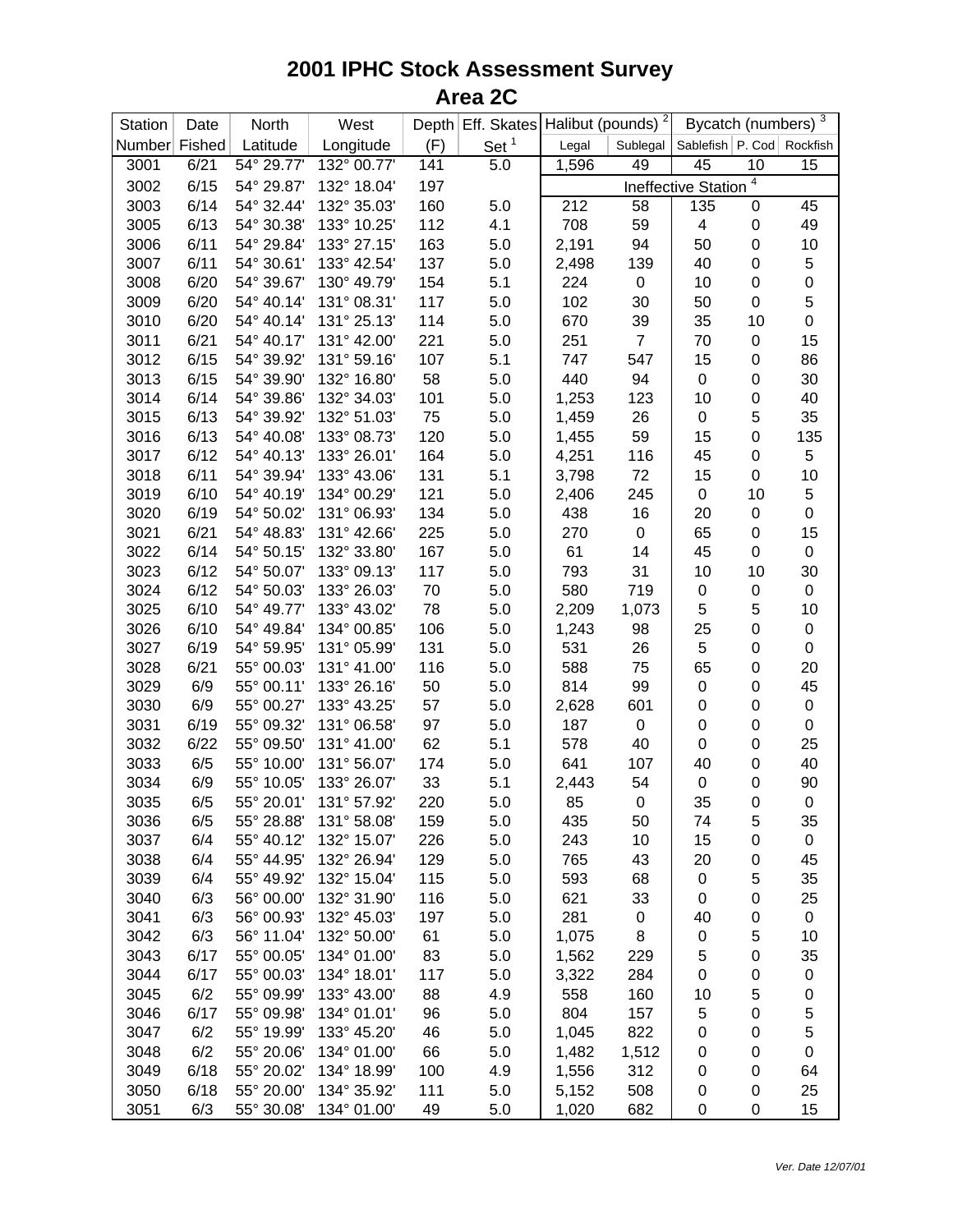## **2001 IPHC Stock Assessment Survey Area 2C**

| Station       | Date | North      | West        |     | Depth Eff. Skates |       | Halibut (pounds) <sup>2</sup> | Bycatch (numbers)         |             | 3                |
|---------------|------|------------|-------------|-----|-------------------|-------|-------------------------------|---------------------------|-------------|------------------|
| Number Fished |      | Latitude   | Longitude   | (F) | Set <sup>1</sup>  | Legal | Sublegal                      | Sablefish P. Cod Rockfish |             |                  |
| 3052          | 6/3  | 55° 30.05' | 134° 19.00' | 92  | 5.0               | 1,245 | 283                           | 0                         | 10          | $\boldsymbol{0}$ |
| 3053          | 6/18 | 55° 30.00' | 134° 37.91' | 115 | 5.0               | 2,181 | 176                           | 30                        | 0           | $\mathbf 0$      |
| 3054          | 6/18 | 55° 30.05' | 134° 54.00' | 158 | 5.0               | 2,302 | 25                            | 50                        | 0           | 5                |
| 3055          | 6/3  | 55° 40.03' | 134° 01.00' | 108 | 5.0               | 1,601 | 239                           | 5                         | 0           | 64               |
| 3056          | 6/3  | 55° 40.05' | 134° 19.01' | 113 | 5.0               | 1,722 | 60                            | 15                        | $\pmb{0}$   | $\pmb{0}$        |
| 3057          | 6/19 | 55° 39.97' | 134° 37.01' | 112 | 5.0               | 2,420 | 106                           | 0                         | $\pmb{0}$   | $\mathbf 0$      |
| 3058          | 6/19 | 55° 40.01' | 134° 55.33' | 109 | 4.7               | 2,539 | 156                           | 19                        | 5           | 65               |
| 3059          | 6/4  | 55° 50.00' | 133° 26.00' | 44  | 4.9               | 404   | 16                            | 0                         | $\pmb{0}$   | 5                |
| 3060          | 6/4  | 55° 50.07' | 133° 44.01' | 78  | 4.9               | 906   | $\pmb{0}$                     | 5                         | $\pmb{0}$   | 49               |
| 3061          | 6/8  | 55° 49.94' | 134° 02.01' | 154 | 5.0               | 2,050 | 18                            | 20                        | $\pmb{0}$   | $\pmb{0}$        |
| 3062          | 6/19 | 55° 50.15' | 134° 37.01' | 81  | 5.0               | 294   | 43                            | $\pmb{0}$                 | 0           | 69               |
| 3063          | 6/12 | 55° 50.07' | 134° 55.00' | 101 | 5.0               | 2,255 | 142                           | $\pmb{0}$                 | $\mathbf 0$ | 10               |
| 3064          | 6/12 | 55° 50.02' | 135° 12.98' | 134 | 5.0               | 2,872 | 32                            | 54                        | $\mathbf 0$ | 10               |
| 3065          | 6/4  | 55° 55.03' | 133° 35.02' | 42  | 5.0               | 1,302 | $\boldsymbol{0}$              | 0                         | 10          | 5                |
| 3066          | 6/8  | 55° 59.98' | 134° 02.06' | 47  | 4.9               | 940   | 276                           | 0                         | 10          | 15               |
| 3067          | 6/8  | 55° 59.97' | 134° 20.01' | 38  | 5.0               | 1,055 | 80                            | $\pmb{0}$                 | 0           | 60               |
| 3068          | 6/10 | 55° 59.64' | 134° 38.01' | 204 | 4.4               | 1,394 | 35                            | 79                        | 0           | 44               |
| 3069          | 6/12 | 55° 59.96' | 134° 55.00' | 197 | 5.0               | 670   | 17                            | 55                        | 0           | 40               |
| 3070          | 6/12 | 56° 00.00' | 135° 12.99' | 198 | 5.0               | 2,819 | 20                            | 129                       | 0           | 20               |
| 3071          | 6/7  | 56° 10.07' | 133° 44.00' | 179 | 5.0               | 748   | 56                            | 20                        | $\pmb{0}$   | $\pmb{0}$        |
| 3072          | 6/9  | 56° 09.94' | 134° 20.02' | 71  | 5.0               | 1,479 | 322                           | $\pmb{0}$                 | 5           | 10               |
| 3073          | 6/10 | 56° 09.94' | 134° 38.02' | 139 | 4.9               | 1,329 | 129                           | 0                         | 20          | 29               |
| 3074          | 6/10 | 56° 10.11' | 134° 56.00' | 99  | 5.0               | 3,569 | 557                           | 15                        | $\pmb{0}$   | 5                |
| 3075          | 6/11 | 56° 10.00' | 135° 14.17' | 154 | 5.0               | 1,730 | 18                            | 50                        | 0           | $\mathbf 0$      |
| 3076          | 6/7  | 56° 19.94' | 133° 44.02' | 88  | 5.0               | 635   | $\boldsymbol{9}$              | $\pmb{0}$                 | $\mathbf 5$ | 20               |
| 3077          | 6/9  | 56° 19.85' | 134° 20.00' | 87  | 5.0               | 687   | 152                           | 0                         | 5           | 5                |
| 3078          | 6/11 | 56° 20.13' | 134° 56.00' | 59  | 5.0               | 1,512 | 104                           | 0                         | $\pmb{0}$   | 60               |
| 3079          | 6/11 | 56° 20.01' | 135° 14.09' | 89  | 5.0               | 1,489 | 144                           | 5                         | 0           | 45               |
| 3080          | 6/11 | 56° 19.99' | 135° 32.13' | 111 | 5.0               | 2,261 | 211                           | 35                        | 0           | $\,0\,$          |
| 3081          | 6/7  | 56° 29.04' | 133° 43.98' | 52  | 5.0               | 420   | 8                             | 0                         | 0           | 5                |
| 3082          | 6/9  | 56° 29.96' | 134° 20.00' | 57  | 5.0               | 1,049 | 413                           | 0                         | 0           | 35               |
| 3083          | 7/1  | 56° 30.00' | 135° 14.98' | 58  | 5.0               | 1,229 | 370                           | 0                         | $\mathbf 0$ | 20               |
| 3084          | 7/1  | 56° 30.00' | 135° 33.00' | 83  | 5.0               | 1,420 | 122                           | 0                         | $\mathbf 0$ | 100              |
| 3085          | 7/1  | 56° 40.03' | 135° 15.00' | 22  | 5.0               | 200   | $\pmb{0}$                     | $\mathsf 0$               | $\pmb{0}$   | 5                |
| 3086          | 7/1  | 56° 40.00' | 135° 34.05' | 72  | 5.0               | 1,105 | 258                           | 0                         | 0           | 30               |
| 3087          | 6/30 | 56° 40.00' | 135° 51.95' | 129 | 5.0               | 1,305 | 97                            | 30                        | 0           | 35               |
| 3088          | 6/1  | 56° 50.01' | 132° 49.66' | 110 | 4.9               | 173   | 4                             | 0                         | 0           | 5                |
| 3089          | 6/30 | 56° 50.00' | 135° 52.06' | 101 | 5.0               | 2,583 | 287                           | 0                         | $\mathbf 0$ | 0                |
| 3090          | 6/1  | 56° 57.00' | 132° 58.12' | 73  | 4.9               | 656   | 249                           | 15                        | 10          | 5                |
| 3091          | 6/2  | 57° 00.00' | 134° 20.74' | 188 | 5.0               | 461   | 64                            | 114                       | 0           | 5                |
| 3092          | 6/30 | 56° 59.96' | 135° 53.00' | 23  |                   |       |                               | Ineffective Station       | 4           |                  |
| 3093          | 6/1  | 57° 03.00' | 133° 04.86' | 77  | 4.9               | 550   | 120                           | 5                         | 20          | 5                |
| 3094          | 6/2  | 57° 10.00' | 133° 44.95' | 156 | 5.0               | 1,441 | 248                           | 64                        | 0           | 15               |
| 3095          | 6/2  | 57° 10.00' | 134° 03.07' | 156 | 5.0               | 1,206 | 139                           | 60                        | 25          | 10               |
| 3096          | 6/3  | 57° 10.04' | 134° 39.99' | 187 | 5.0               | 432   | 54                            | 20                        | 5           | 59               |
| 3097          | 6/25 | 57° 10.00' | 135° 54.03' | 38  | 5.0               | 1,236 | 406                           | 0                         | 0           | 35               |
| 3098          | 6/25 | 57° 10.00' | 136° 11.79' | 113 | 5.0               | 1,150 | 126                           | 40                        | $\mathbf 0$ | 20               |
| 3099          | 6/4  | 57° 20.00' | 133° 26.12' | 74  | 5.0               | 100   | $\pmb{0}$                     | $\mathbf 0$               | 0           | $\pmb{0}$        |
| 3100          | 6/4  | 57° 20.00' | 133° 44.97' | 190 | 5.0               | 863   | 99                            | 40                        | 5           | 5                |
| 3101          | 6/3  | 57° 20.13' | 134° 35.98' | 167 | 5.0               | 1,061 | 121                           | 35                        | 0           | 25               |